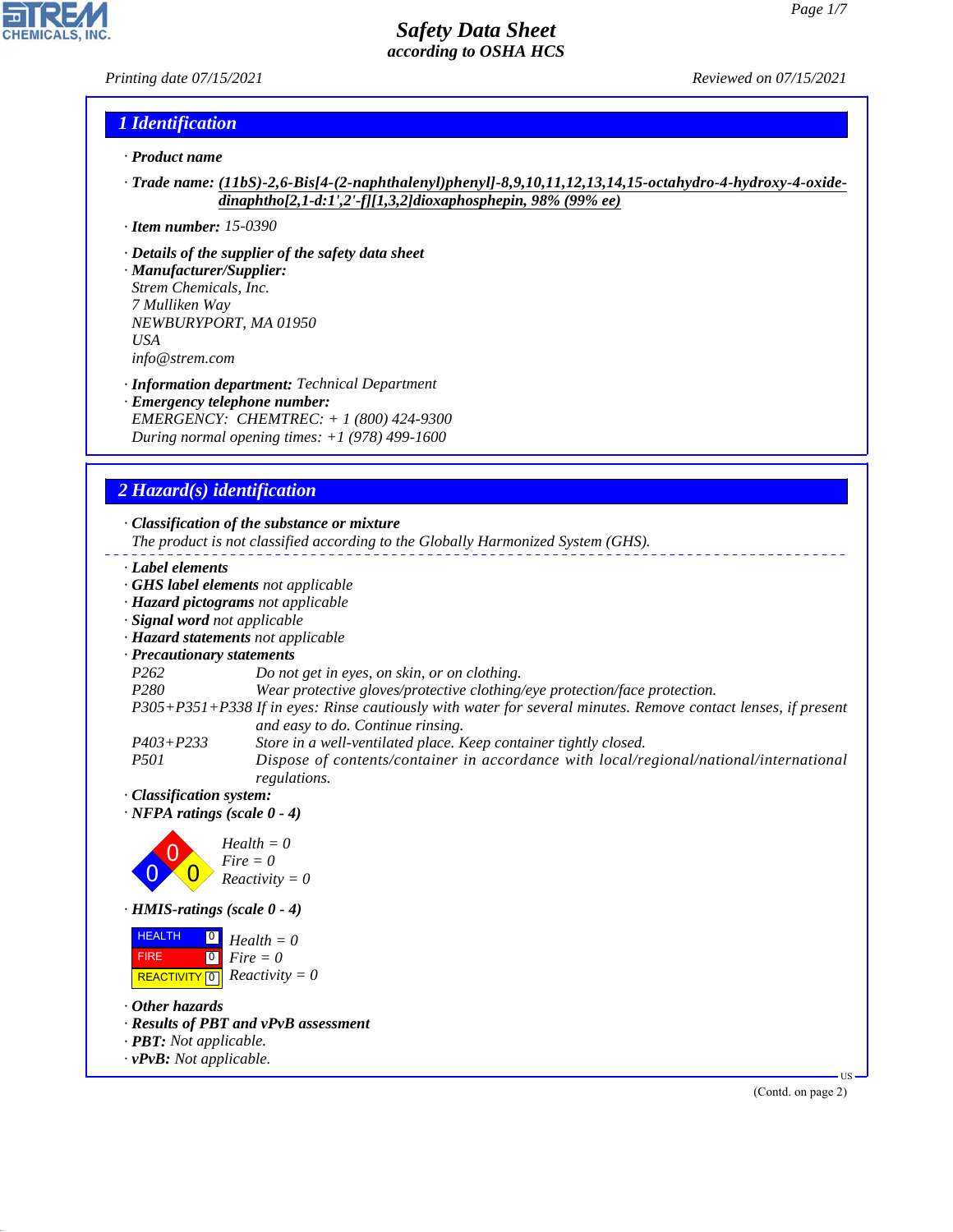*Printing date 07/15/2021 Reviewed on 07/15/2021*

*Trade name: (11bS)-2,6-Bis[4-(2-naphthalenyl)phenyl]-8,9,10,11,12,13,14,15-octahydro-4-hydroxy-4-oxidedinaphtho[2,1-d:1',2'-f][1,3,2]dioxaphosphepin, 98% (99% ee)*

(Contd. of page 1)

#### *3 Composition/information on ingredients*

- *· Chemical characterization: Mixtures*
- *· Description: Mixture of the substances listed below with nonhazardous additions.*

*· Dangerous components: not applicable*

#### *4 First-aid measures*

- *· Description of first aid measures*
- *· General information: No special measures required.*
- *· After inhalation: Supply fresh air; consult doctor in case of complaints.*
- *· After skin contact: Generally the product does not irritate the skin.*
- *· After eye contact: Rinse opened eye for several minutes under running water. Then consult a doctor.*
- *· After swallowing: If symptoms persist consult doctor.*
- *· Information for doctor:*
- *· Most important symptoms and effects, both acute and delayed No further relevant information available.*
- *· Indication of any immediate medical attention and special treatment needed*
- *No further relevant information available.*

#### *5 Fire-fighting measures*

- *· Extinguishing media*
- *· Suitable extinguishing agents: Use fire fighting measures that suit the environment.*
- *· Special hazards arising from the substance or mixture No further relevant information available.*
- *· Advice for firefighters*
- *· Protective equipment: No special measures required.*

#### *6 Accidental release measures*

- *· Personal precautions, protective equipment and emergency procedures Not required.*
- *· Environmental precautions: No special measures required.*
- *· Methods and material for containment and cleaning up:*
- *Dispose contaminated material as waste according to item 13.*
- *· Reference to other sections*
- *See Section 7 for information on safe handling.*
- *See Section 8 for information on personal protection equipment.*
- *See Section 13 for disposal information.*
- *· Protective Action Criteria for Chemicals*

#### *· PAC-1:*

*None of the ingredients is listed.*

*· PAC-2:*

*None of the ingredients is listed.*

*· PAC-3:*

44.1.1

*None of the ingredients is listed.*

(Contd. on page 3)

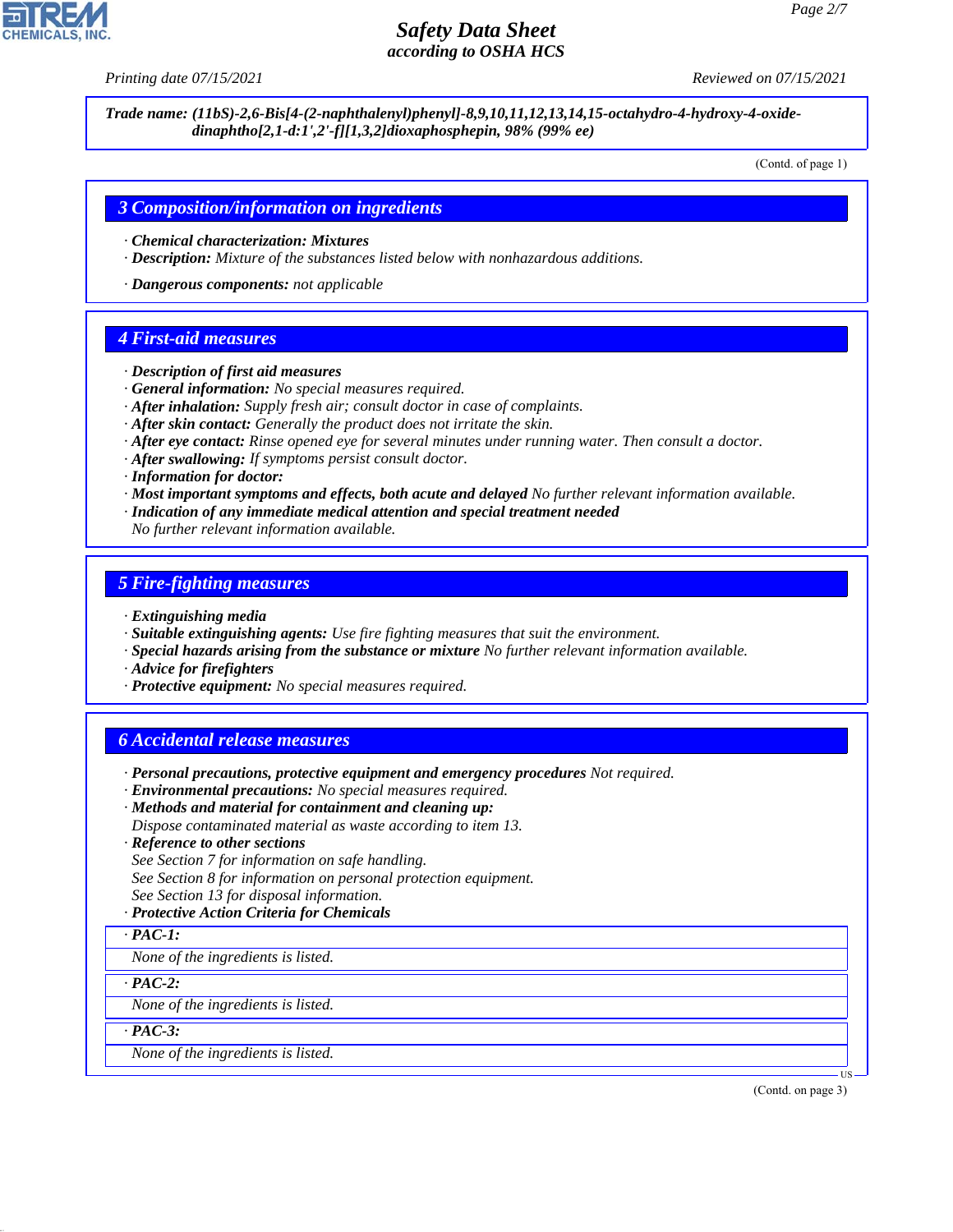*Printing date 07/15/2021 Reviewed on 07/15/2021*

*Trade name: (11bS)-2,6-Bis[4-(2-naphthalenyl)phenyl]-8,9,10,11,12,13,14,15-octahydro-4-hydroxy-4-oxidedinaphtho[2,1-d:1',2'-f][1,3,2]dioxaphosphepin, 98% (99% ee)*

(Contd. of page 2)

## *7 Handling and storage*

- *· Handling:*
- *· Precautions for safe handling No special measures required.*
- *· Information about protection against explosions and fires: No special measures required.*
- *· Conditions for safe storage, including any incompatibilities*
- *· Storage:*
- *· Requirements to be met by storerooms and receptacles: No special requirements.*
- *· Information about storage in one common storage facility: Not required.*
- *· Further information about storage conditions: None.*
- *· Specific end use(s) No further relevant information available.*

### *8 Exposure controls/personal protection*

- *· Additional information about design of technical systems: No further data; see item 7.*
- *· Control parameters*
- *· Components with limit values that require monitoring at the workplace:*
- *The product does not contain any relevant quantities of materials with critical values that have to be monitored at the workplace.*
- *· Additional information: The lists that were valid during the creation were used as basis.*
- *· Exposure controls*
- *· Personal protective equipment:*
- *· General protective and hygienic measures:*
- *The usual precautionary measures for handling chemicals should be followed.*
- *· Breathing equipment: Not required.*
- *· Protection of hands:*



44.1.1

\_S*Protective gloves*

*The glove material has to be impermeable and resistant to the product/ the substance/ the preparation. Due to missing tests no recommendation to the glove material can be given for the product/ the preparation/ the chemical mixture.*

*Selection of the glove material on consideration of the penetration times, rates of diffusion and the degradation · Material of gloves*

*The selection of the suitable gloves does not only depend on the material, but also on further marks of quality and varies from manufacturer to manufacturer. As the product is a preparation of several substances, the resistance of the glove material can not be calculated in advance and has therefore to be checked prior to the application. · Penetration time of glove material*

*The exact break through time has to be found out by the manufacturer of the protective gloves and has to be observed.*

*· Eye protection: Safety glasses*

(Contd. on page 4)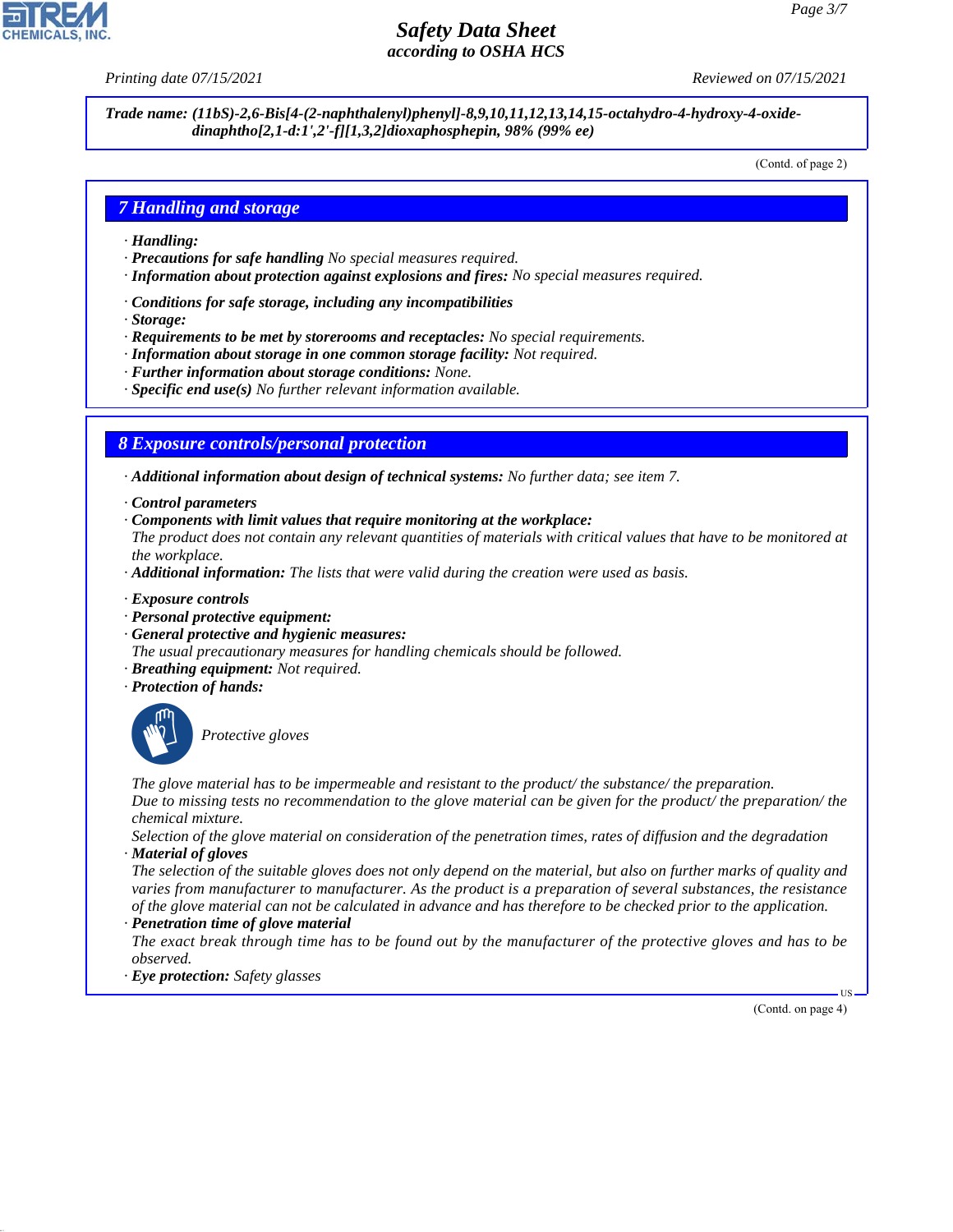P

**CHEMICALS, INC.** 

*Printing date 07/15/2021 Reviewed on 07/15/2021*

*Trade name: (11bS)-2,6-Bis[4-(2-naphthalenyl)phenyl]-8,9,10,11,12,13,14,15-octahydro-4-hydroxy-4-oxidedinaphtho[2,1-d:1',2'-f][1,3,2]dioxaphosphepin, 98% (99% ee)*

(Contd. of page 3)

| <b>9 Physical and chemical properties</b>                  |                                               |
|------------------------------------------------------------|-----------------------------------------------|
| · Information on basic physical and chemical properties    |                                               |
| · General Information                                      |                                               |
| $\cdot$ Appearance:                                        |                                               |
| Form:                                                      | Powder                                        |
| Color:                                                     | Whitish                                       |
| $\cdot$ Odor:                                              | Characteristic                                |
| · Odor threshold:                                          | Not determined.                               |
| $\cdot$ pH-value:                                          | Not applicable.                               |
| · Change in condition                                      |                                               |
| Melting point/Melting range:                               | Undetermined.                                 |
| <b>Boiling point/Boiling range:</b>                        | Undetermined.                                 |
| · Flash point:                                             | Not applicable.                               |
| · Flammability (solid, gaseous):                           | Product is not flammable                      |
| · Ignition temperature:                                    |                                               |
| Decomposition temperature:                                 | Not determined.                               |
| · Auto igniting:                                           | Product is not selfigniting.                  |
| · Danger of explosion:                                     | Product does not present an explosion hazard. |
| · Explosion limits:                                        |                                               |
| Lower:                                                     | Not determined.                               |
| <b>Upper:</b>                                              | Not determined.                               |
| · Vapor pressure:                                          | Not applicable.                               |
| $\cdot$ Density:                                           | Not determined.                               |
| · Relative density                                         | Not determined.                               |
| · Vapor density                                            | Not applicable.                               |
| $\cdot$ Evaporation rate                                   | Not applicable.                               |
| · Solubility in / Miscibility with                         |                                               |
| Water:                                                     | Insoluble.                                    |
| · Partition coefficient (n-octanol/water): Not determined. |                                               |
| · Viscosity:                                               |                                               |
| Dynamic:                                                   | Not applicable.                               |
| Kinematic:                                                 | Not applicable.                               |
| · Solvent content:                                         |                                               |
| Organic solvents:                                          | $0.0\%$                                       |
| <b>VOC</b> content:                                        | 0.0 g/l / 0.00 lb/gl                          |
| $\cdot$ Other information                                  | No further relevant information available.    |

# *10 Stability and reactivity*

*· Reactivity No further relevant information available.*

*· Chemical stability*

44.1.1

*· Thermal decomposition / conditions to be avoided: No decomposition if used according to specifications.*

*· Possibility of hazardous reactions No dangerous reactions known.*

(Contd. on page 5)

US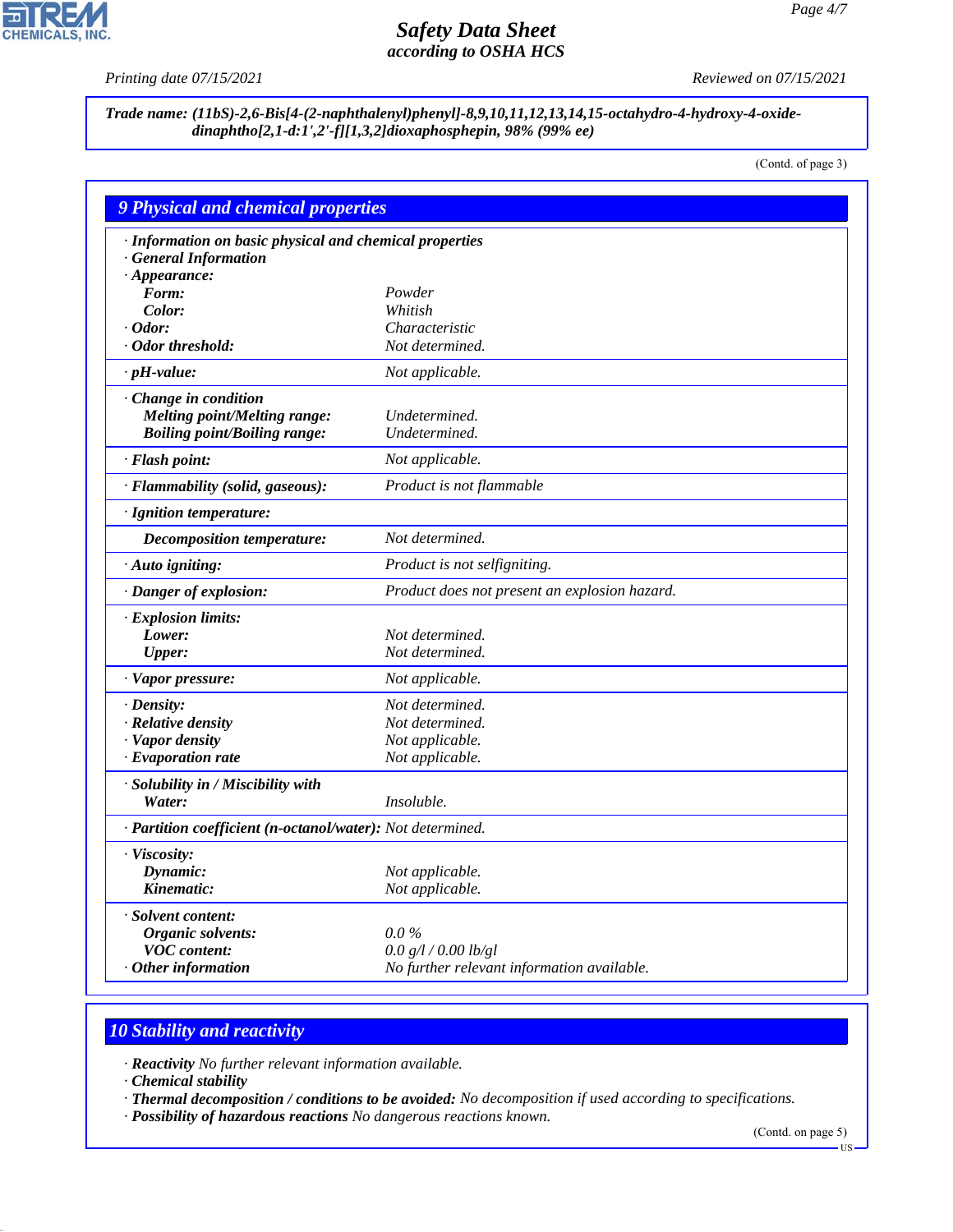*Printing date 07/15/2021 Reviewed on 07/15/2021*

*Trade name: (11bS)-2,6-Bis[4-(2-naphthalenyl)phenyl]-8,9,10,11,12,13,14,15-octahydro-4-hydroxy-4-oxidedinaphtho[2,1-d:1',2'-f][1,3,2]dioxaphosphepin, 98% (99% ee)*

(Contd. of page 4)

- *· Conditions to avoid No further relevant information available.*
- *· Incompatible materials: No further relevant information available.*
- *· Hazardous decomposition products: No dangerous decomposition products known.*

## *11 Toxicological information*

- *· Information on toxicological effects*
- *· Acute toxicity:*
- *· Primary irritant effect:*
- *· on the skin: No irritant effect.*
- *· on the eye: No irritating effect.*
- *· Sensitization: No sensitizing effects known.*
- *· Additional toxicological information:*

*The product is not subject to classification according to internally approved calculation methods for preparations:*

*When used and handled according to specifications, the product does not have any harmful effects according to our experience and the information provided to us.*

*· Carcinogenic categories*

*· IARC (International Agency for Research on Cancer)*

*None of the ingredients is listed.*

#### *· NTP (National Toxicology Program)*

*None of the ingredients is listed.*

#### *· OSHA-Ca (Occupational Safety & Health Administration)*

*None of the ingredients is listed.*

# *12 Ecological information*

*· Toxicity*

44.1.1

- *· Aquatic toxicity: No further relevant information available.*
- *· Persistence and degradability No further relevant information available.*
- *· Behavior in environmental systems:*
- *· Bioaccumulative potential No further relevant information available.*
- *· Mobility in soil No further relevant information available.*
- *· Additional ecological information:*
- *· General notes: Not known to be hazardous to water.*
- *· Results of PBT and vPvB assessment*
- *· PBT: Not applicable.*
- *· vPvB: Not applicable.*
- *· Other adverse effects No further relevant information available.*

# *13 Disposal considerations*

- *· Waste treatment methods*
- *· Recommendation: Disposal must be made according to official regulations.*

(Contd. on page 6)

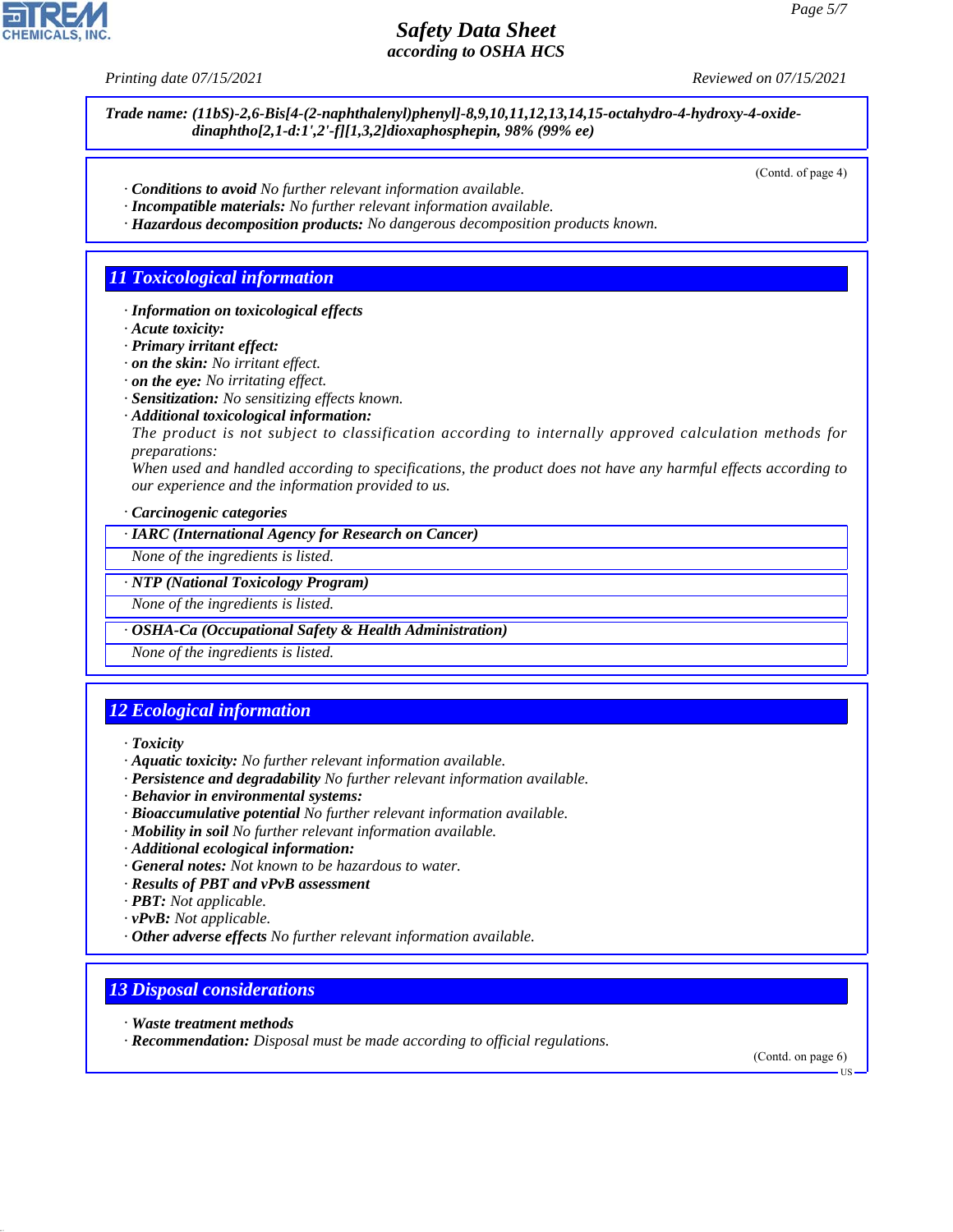**CHEMICALS, INC.** 

*Printing date 07/15/2021 Reviewed on 07/15/2021*

*Trade name: (11bS)-2,6-Bis[4-(2-naphthalenyl)phenyl]-8,9,10,11,12,13,14,15-octahydro-4-hydroxy-4-oxidedinaphtho[2,1-d:1',2'-f][1,3,2]dioxaphosphepin, 98% (99% ee)*

(Contd. of page 5)

*· Uncleaned packagings:*

*· Recommendation: Disposal must be made according to official regulations.*

| <b>14 Transport information</b>                                                     |                 |  |
|-------------------------------------------------------------------------------------|-----------------|--|
| $\cdot$ UN-Number<br>· DOT, ADN, IMDG, IATA                                         | not regulated   |  |
| $\cdot$ UN proper shipping name<br>· DOT, ADN, IMDG, IATA                           | not regulated   |  |
| $\cdot$ Transport hazard class(es)                                                  |                 |  |
| · DOT, ADN, IMDG, IATA<br>· Class                                                   | not regulated   |  |
| · Packing group<br>· DOT, IMDG, IATA                                                | not regulated   |  |
| · Environmental hazards:                                                            | Not applicable. |  |
| · Special precautions for user                                                      | Not applicable. |  |
| · Transport in bulk according to Annex II of<br><b>MARPOL73/78 and the IBC Code</b> | Not applicable. |  |
| · UN "Model Regulation":                                                            | not regulated   |  |

### *15 Regulatory information*

*· Safety, health and environmental regulations/legislation specific for the substance or mixture · Sara*

*· Section 355 (extremely hazardous substances):*

*None of the ingredients is listed.*

*· Section 313 (Specific toxic chemical listings):*

*None of the ingredients is listed.*

*· TSCA (Toxic Substances Control Act):*

*None of the ingredients is listed.*

*· Proposition 65*

44.1.1

*· Chemicals known to cause cancer:*

*None of the ingredients is listed.*

*· Chemicals known to cause reproductive toxicity for females:*

*None of the ingredients is listed.*

*· Chemicals known to cause reproductive toxicity for males:*

*None of the ingredients is listed.*

*· Chemicals known to cause developmental toxicity:*

*None of the ingredients is listed.*

(Contd. on page 7)

US